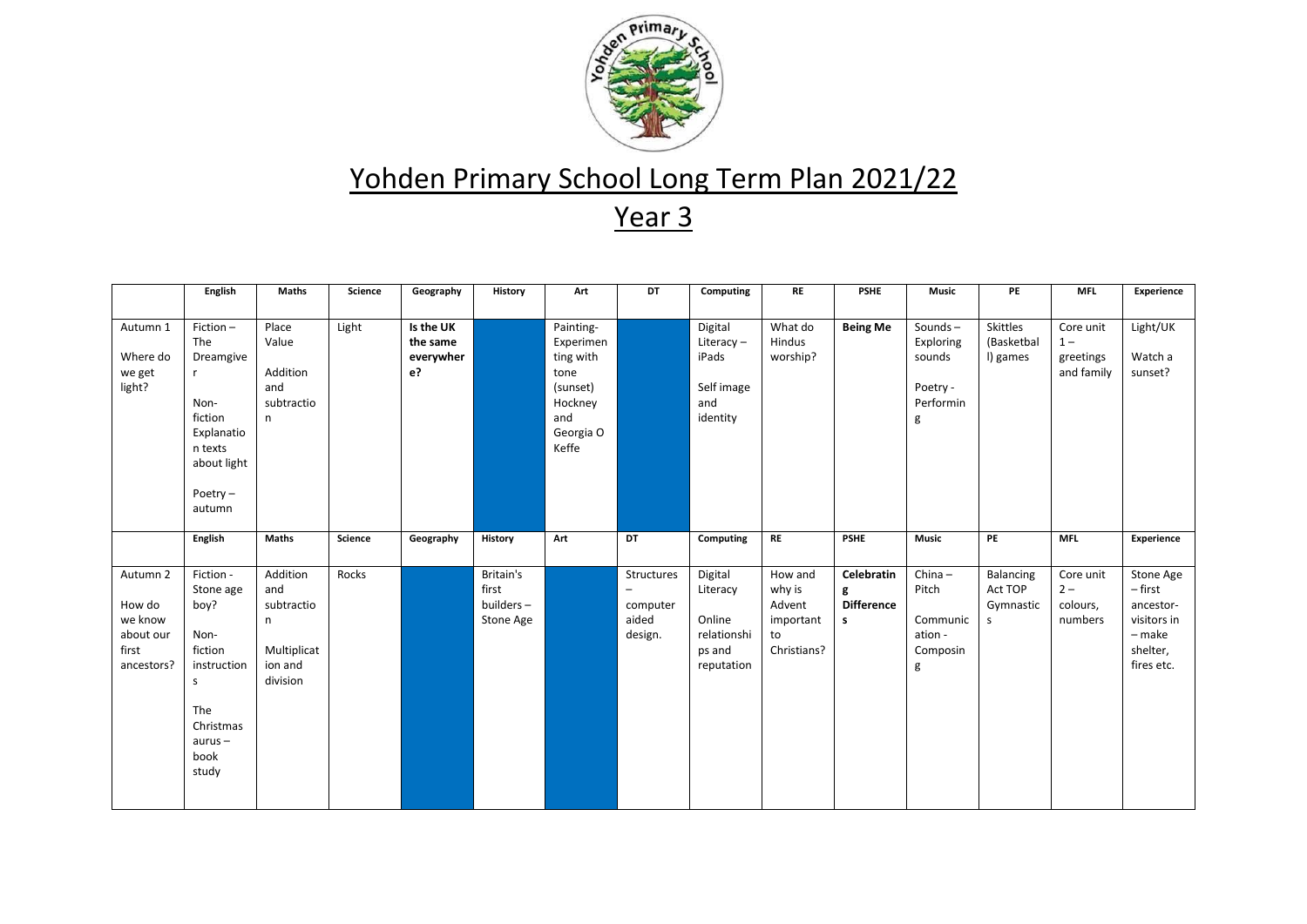

## Yohden Primary School Long Term Plan 2021/22

Year 3

|                                           | English                                                                                                                                           | Maths                                                            | Science                  | Geography                    | <b>History</b> | Art                                                                                                                                     | DT                           | Computing                                                                                                     | $\mathsf{RE}$                                                                                                          | <b>PSHE</b>       | <b>Music</b>                                                            | PE                                                     | <b>MFL</b>                                              | Experience                                               |
|-------------------------------------------|---------------------------------------------------------------------------------------------------------------------------------------------------|------------------------------------------------------------------|--------------------------|------------------------------|----------------|-----------------------------------------------------------------------------------------------------------------------------------------|------------------------------|---------------------------------------------------------------------------------------------------------------|------------------------------------------------------------------------------------------------------------------------|-------------------|-------------------------------------------------------------------------|--------------------------------------------------------|---------------------------------------------------------|----------------------------------------------------------|
|                                           |                                                                                                                                                   |                                                                  |                          |                              |                |                                                                                                                                         |                              |                                                                                                               |                                                                                                                        |                   |                                                                         |                                                        |                                                         |                                                          |
| Spring 1<br>What does<br>my body<br>need? | $Fiction -$<br>the Iron<br>Man<br>Non-<br>fiction<br>newspape<br>r reports                                                                        | Multiplicat<br>ion and<br>division<br>Money<br><b>Statistics</b> | Animals<br>and<br>humans |                              | Egyptians      |                                                                                                                                         | $Food -$<br>healthy<br>diet. | Unit $1-$<br>Exploring.<br>Online<br>bullying                                                                 | What can<br>we learn<br>about<br>Christian<br>worship<br>and beliefs<br>by visiting<br>churches?<br>(Christiani<br>ty) | Dreams &<br>Goals | Human<br>body -<br>Structure<br>Food and<br>$drink -$<br>Performin<br>g | Round the<br>Clock TOP<br>Dance                        | Core unit<br>$3 - body$<br>parts,<br>months,<br>numbers | Hancock<br>museum<br>and<br>activity.                    |
|                                           | English                                                                                                                                           | <b>Maths</b>                                                     | Science                  | Geography                    | History        | Art                                                                                                                                     | DT                           | Computing                                                                                                     | <b>RE</b>                                                                                                              | <b>PSHE</b>       | <b>Music</b>                                                            | PE                                                     | <b>MFL</b>                                              | Experience                                               |
| Spring 2<br>Why do<br>we have<br>cities?  | Fiction-<br>The<br>Legend of<br>Spud<br>Murphy<br>Non-<br>fiction<br>non-<br>chronologi<br>cal reports<br>about a<br>city<br>Shakespea<br>re Week | Length<br>and<br>perimeter<br>Fractions                          | Forces                   | Why do<br>we have<br>cities? |                | Drawing<br>still life<br>(Matisse<br>and<br>Cezanne,<br>Audrey<br>Flack,<br>Giorgio<br>Morandi,<br>Hilary<br>Pecis,<br>Holly<br>Coulis. |                              | Unit $1-$<br>Exploring<br>(applicatio<br>n to<br>topic/liter<br>acy)<br>Managing<br>online<br>informatio<br>n | What do<br>Christians<br>remember<br>on Palm<br>Sunday?                                                                | Healthy<br>Me     | Building-<br>Rhythm/B<br>eat<br>Environme<br>$nt -$<br>Composin<br>g    | <b>Touch Ball</b><br>(Football)<br>(Invasion<br>Games) | Animals                                                 | Compare<br>$towns -$<br>local study<br>of local<br>area. |